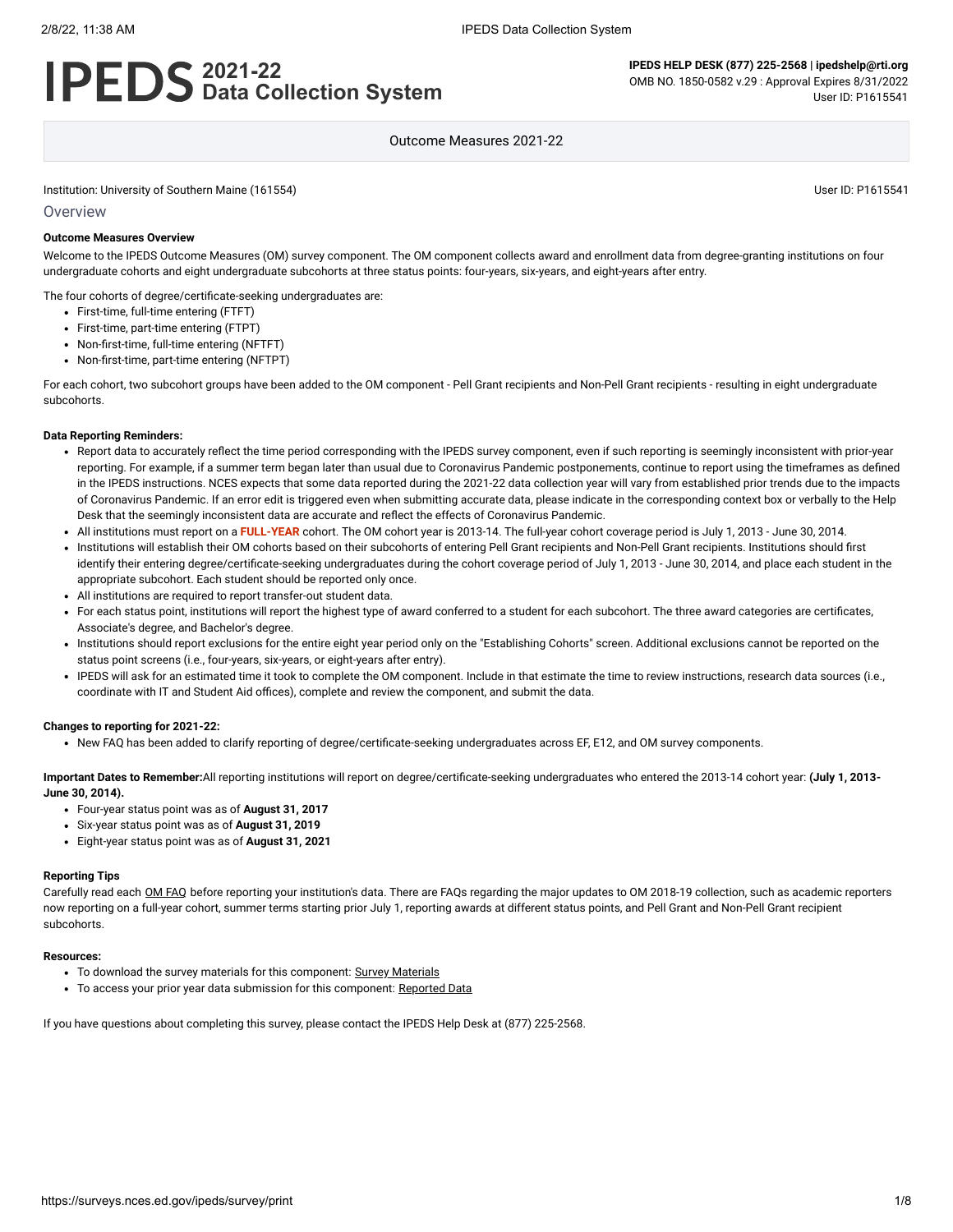### Establishing Cohorts

### **2013-14 Entering Undergraduate Cohort**

July 1, 2013-June 30, 2014: Full Year

- Begin by identifying your entering degree/certificate-seeking undergraduates for the full year of July 1, 2013 June 30, 2014.
- Then report each student under one of the eight subcohorts (Pell or Non-Pell Grant recipients FTFT, FTPT, NFTFT, NFTPT).
- Each entering student should be reported only once.
- The four cohorts and total entering students will be calculated based on your subcohort reporting.

NOTE: Once a student is in the cohort, the student remains in the cohort, even if the student's attendance status changes (i.e., full-time to part-time, or vice versa) or if the student drops out, transfers out, or transfers back into the institution during the eight-year period. However, institutions can make adjustments to the cohort for allowable exclusions, which include the death of a student, permanent disability, military deployment, or service on an official church mission or with a foreign aid service of the Federal government. Exclusions are for the ENTIRE eight years for the entering 2013-14 cohort.

| Degree/Certificate-Seeking<br>Undergraduate Students | 2013-14 cohort | Exclusions to<br>2013-14 cohort | Adjusted<br>2013-14 cohort | Prior year<br>Adjusted cohort |  |  |  |  |  |
|------------------------------------------------------|----------------|---------------------------------|----------------------------|-------------------------------|--|--|--|--|--|
| First-time entering                                  |                |                                 |                            |                               |  |  |  |  |  |
| <b>Full-time</b>                                     | 756            | 4                               | 752                        | 853                           |  |  |  |  |  |
| Pell Grant recipients                                | 346            | $\mathbf 0$                     | 346                        | 383                           |  |  |  |  |  |
| Non-Pell Grant recipients                            | 410            | 4                               | 406                        | 470                           |  |  |  |  |  |
| Part-time                                            | 46             | 0                               | 46                         | 50                            |  |  |  |  |  |
| Pell Grant recipients                                | 21             | 0                               | 21                         | 19                            |  |  |  |  |  |
| Non-Pell Grant recipients                            | 25             | 0                               | 25                         | 31                            |  |  |  |  |  |
| Non-First-time entering                              |                |                                 |                            |                               |  |  |  |  |  |
| Full-time                                            | 704            | $\mathbf{1}$                    | 703                        | 900                           |  |  |  |  |  |
| Pell Grant recipients                                | 308            | 0                               | 308                        | 385                           |  |  |  |  |  |
| Non-Pell Grant recipients                            | 396            | $\mathbf{1}$                    | 395                        | 515                           |  |  |  |  |  |
| Part-time                                            | 325            | 1                               | 324                        | 361                           |  |  |  |  |  |
| Pell Grant recipients                                | 111            | $\mathbf 0$                     | 111                        | 139                           |  |  |  |  |  |
| Non-Pell Grant recipients                            | 214            | $\mathbf{1}$                    | 213                        | 222                           |  |  |  |  |  |
|                                                      |                |                                 |                            |                               |  |  |  |  |  |
| <b>Total Entering</b>                                | 1,831          | 6                               | 1,825                      | 2,164                         |  |  |  |  |  |
| <b>Pell Grant recipients</b>                         | 786            | 0                               | 786                        | 926                           |  |  |  |  |  |
| <b>Non-Pell Grant recipients</b>                     | 1,045          | 6                               | 1,039                      | 1,238                         |  |  |  |  |  |

The following reference table is based on institutional data reported in the specified data collections. Data reported on this screen (Establishing Cohorts for OM) have been compared with the data below. To review your prior reported data, go to the Tools menu in the IPEDS Data Collection System --> Go to Collection Level Data Center --> Look up an Institution --> Select your institution --> Select "Reported Data"

|                             | 2013 Fall Enrollment,<br>2013-14 Spring Collection | 2013 Pell Grant data<br>from Student Financial Aid,<br>2014-15 Winter Collection |  |
|-----------------------------|----------------------------------------------------|----------------------------------------------------------------------------------|--|
| First-time, Full-time       | 741                                                | 341                                                                              |  |
| First-time, Part-time       | 39                                                 | N/A                                                                              |  |
| Non-First-time, Full-time   | 557                                                | N/A                                                                              |  |
| Non-First-time, Part-time   | 260                                                | N/A                                                                              |  |
| <b>Total Undergraduates</b> | N/A                                                | 2,545                                                                            |  |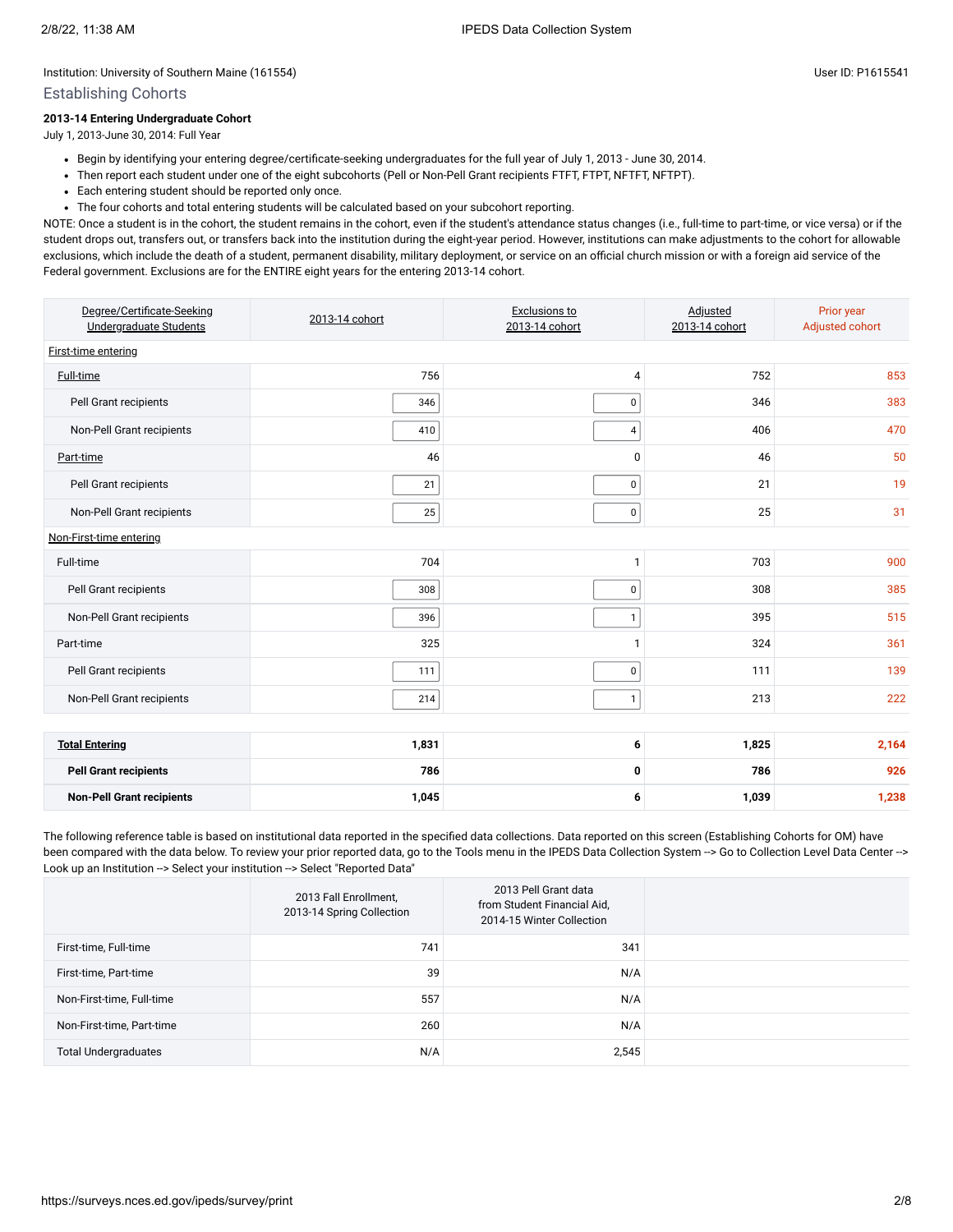## Award Status at Four Years

### **Award Status at Four Years After Entry 2013-14 Entering Undergraduate Cohort**

(July 1, 2013-June 30, 2014: Full Year) Directions: From the adjusted 2013-14 cohort, report the number of students who earned an award at four years after entry for each subcohort. Report the highest award earned for each degree/certificate-seeking student for the four-year status point (August 31, 2017) even if a student earns multiple awards.

| Undergraduate Students           | Adjusted<br>2013-14 cohort |              | Number of students conferred an award<br>by your institution<br>(Highest Award by August 31, 2017) |              | Total number of<br>adjusted cohort<br>that received an award | Percent of adjusted<br>cohort that received<br>an award from your |
|----------------------------------|----------------------------|--------------|----------------------------------------------------------------------------------------------------|--------------|--------------------------------------------------------------|-------------------------------------------------------------------|
|                                  |                            | Certificates | Associate's                                                                                        | Bachelor's   | from your institution                                        | institution                                                       |
| First-time entering              |                            |              |                                                                                                    |              |                                                              |                                                                   |
| Full-time                        | 752                        | $\mathbf 0$  | 0                                                                                                  | 151          | 151                                                          | 20                                                                |
| Pell Grant recipients            | 346                        | $\pmb{0}$    | $\mathbf 0$                                                                                        | 52           | 52                                                           | 15                                                                |
| Non-Pell Grant recipients        | 406                        | $\pmb{0}$    | $\mathbf 0$                                                                                        | 99           | 99                                                           | 24                                                                |
| Part-time                        | 46                         | 0            | 0                                                                                                  | 1            | 1                                                            | $\overline{2}$                                                    |
| Pell Grant recipients            | 21                         | $\pmb{0}$    | $\mathbf 0$                                                                                        | $\pmb{0}$    | 0                                                            | 0                                                                 |
| Non-Pell Grant recipients        | 25                         | $\pmb{0}$    | $\pmb{0}$                                                                                          | $\mathbf{1}$ | 1                                                            | 4                                                                 |
| Non-First-time entering          |                            |              |                                                                                                    |              |                                                              |                                                                   |
| Full-time                        | 703                        | 0            | 0                                                                                                  | 367          | 367                                                          | 52                                                                |
| Pell Grant recipients            | 308                        | $\pmb{0}$    | $\mathbf 0$                                                                                        | 164          | 164                                                          | 53                                                                |
| Non-Pell Grant recipients        | 395                        | $\pmb{0}$    | 0                                                                                                  | 203          | 203                                                          | 51                                                                |
| Part-time                        | 324                        | $\mathbf{0}$ | 0                                                                                                  | 102          | 102                                                          | 31                                                                |
| Pell Grant recipients            | 111                        | $\pmb{0}$    | $\mathsf 0$                                                                                        | 35           | 35                                                           | 32                                                                |
| Non-Pell Grant recipients        | 213                        | $\pmb{0}$    | 0                                                                                                  | 67           | 67                                                           | 31                                                                |
|                                  |                            |              |                                                                                                    |              |                                                              |                                                                   |
| <b>Total Entering</b>            | 1,825                      | 0            | $\mathbf 0$                                                                                        | 621          | 621                                                          | 34                                                                |
| <b>Pell Grant recipients</b>     | 786                        | 0            | 0                                                                                                  | 251          | 251                                                          | 32                                                                |
| <b>Non-Pell Grant recipients</b> | 1,039                      | 0            | 0                                                                                                  | 370          | 370                                                          | 36                                                                |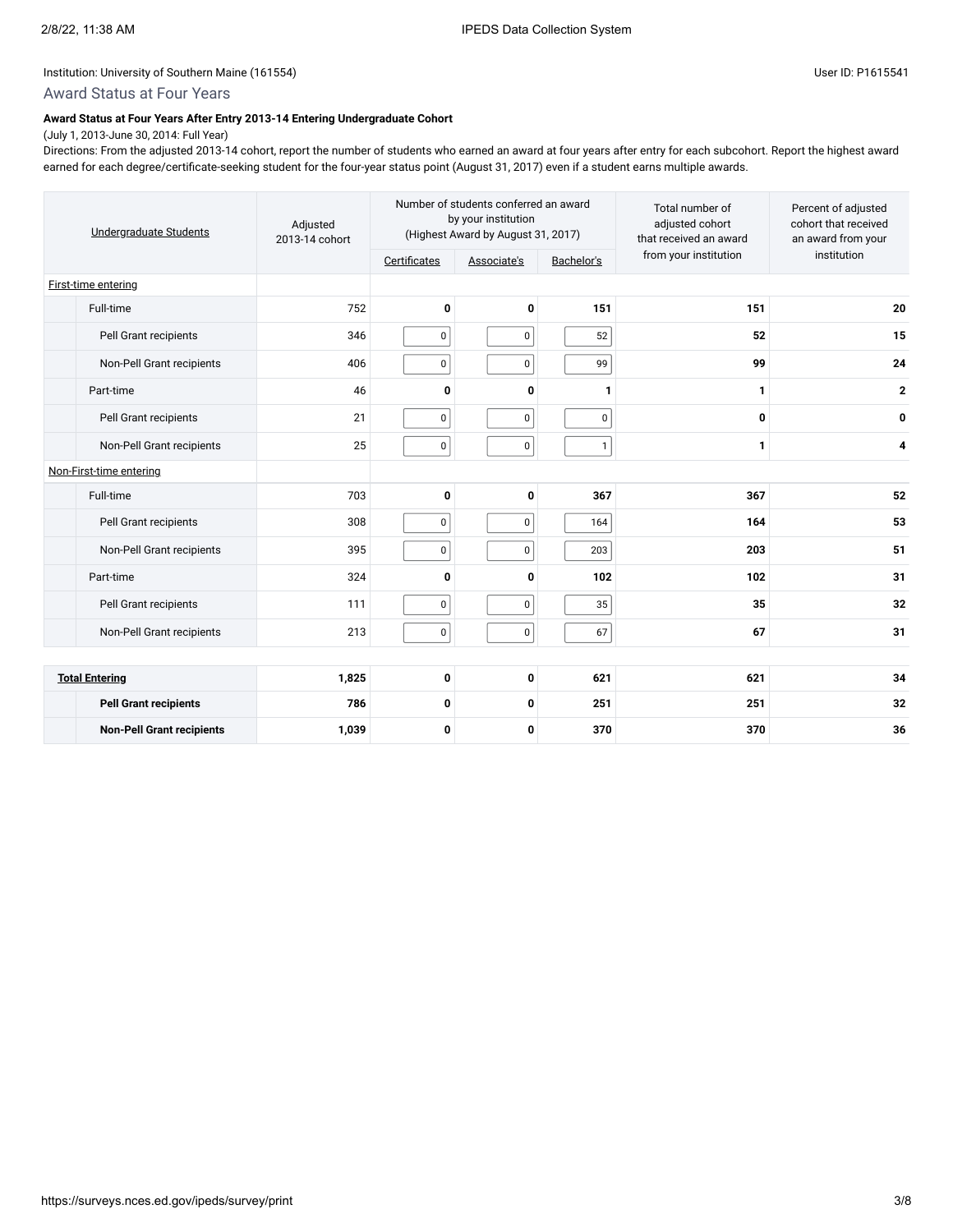# Award Status at Six Years

#### **Award Status at Six Years After Entry 2013-14 Entering Undergraduate Cohort** (July 1, 2013-June 30, 2014: Full Year)

Directions: From the adjusted 2013-14 cohort, report the number of students who earned an award at six years after entry for each subcohort. Report the highest award earned for each degree/certificate-seeking student for the six-year status point (August 31, 2019) even if a student earns multiple awards.

| <b>Undergraduate Students</b>    | Adjusted<br>2013-14 cohort |                     | Number of students conferred an award<br>by your institution<br>(Highest Award through August 31, 2019) | Total number of<br>adjusted cohort<br>that received an award | Percent of adjusted<br>cohort that received<br>an award from your |             |  |
|----------------------------------|----------------------------|---------------------|---------------------------------------------------------------------------------------------------------|--------------------------------------------------------------|-------------------------------------------------------------------|-------------|--|
|                                  |                            | <b>Certificates</b> | <b>Associate's</b>                                                                                      | <b>Bachelor's</b>                                            | from your institution                                             | institution |  |
| First-time entering              |                            |                     |                                                                                                         |                                                              |                                                                   |             |  |
| Full-time                        | 752                        | 0                   | 0                                                                                                       | 300                                                          | 300                                                               | 40          |  |
| Pell Grant recipients            | 346                        | 0                   | 0                                                                                                       | 126                                                          | 126                                                               | 36          |  |
| Non-Pell Grant recipients        | 406                        | 0                   | 0                                                                                                       | 174                                                          | 174                                                               | 43          |  |
| Part-time                        | 46                         | $\mathbf{0}$        | 0                                                                                                       | 4                                                            | 4                                                                 | 9           |  |
| Pell Grant recipients            | 21                         | 0                   | 0                                                                                                       | $\mathbf{1}$                                                 | 1                                                                 | 5           |  |
| Non-Pell Grant recipients        | 25                         | 0                   | 0                                                                                                       | 3                                                            | 3                                                                 | 12          |  |
| Non-First-time entering          |                            |                     |                                                                                                         |                                                              |                                                                   |             |  |
| Full-time                        | 703                        | 0                   | 0                                                                                                       | 424                                                          | 424                                                               | 60          |  |
| Pell Grant recipients            | 308                        | 0                   | $\mathbf 0$                                                                                             | 184                                                          | 184                                                               | 60          |  |
| Non-Pell Grant recipients        | 395                        | 0                   | 0                                                                                                       | 240                                                          | 240                                                               | 61          |  |
| Part-time                        | 324                        | $\mathbf 0$         | 0                                                                                                       | 138                                                          | 138                                                               | 43          |  |
| Pell Grant recipients            | 111                        | 0                   | $\mathsf 0$                                                                                             | 49                                                           | 49                                                                | 44          |  |
| Non-Pell Grant recipients        | 213                        | $\pmb{0}$           | 0                                                                                                       | 89                                                           | 89                                                                | 42          |  |
|                                  |                            |                     |                                                                                                         |                                                              |                                                                   |             |  |
| <b>Total Entering</b>            | 1,825                      | 0                   | 0                                                                                                       | 866                                                          | 866                                                               | 47          |  |
| <b>Pell Grant recipients</b>     | 786                        | 0                   | 0                                                                                                       | 360                                                          | 360                                                               | 46          |  |
| <b>Non-Pell Grant recipients</b> | 1,039                      | 0                   | 0                                                                                                       | 506                                                          | 506                                                               | 49          |  |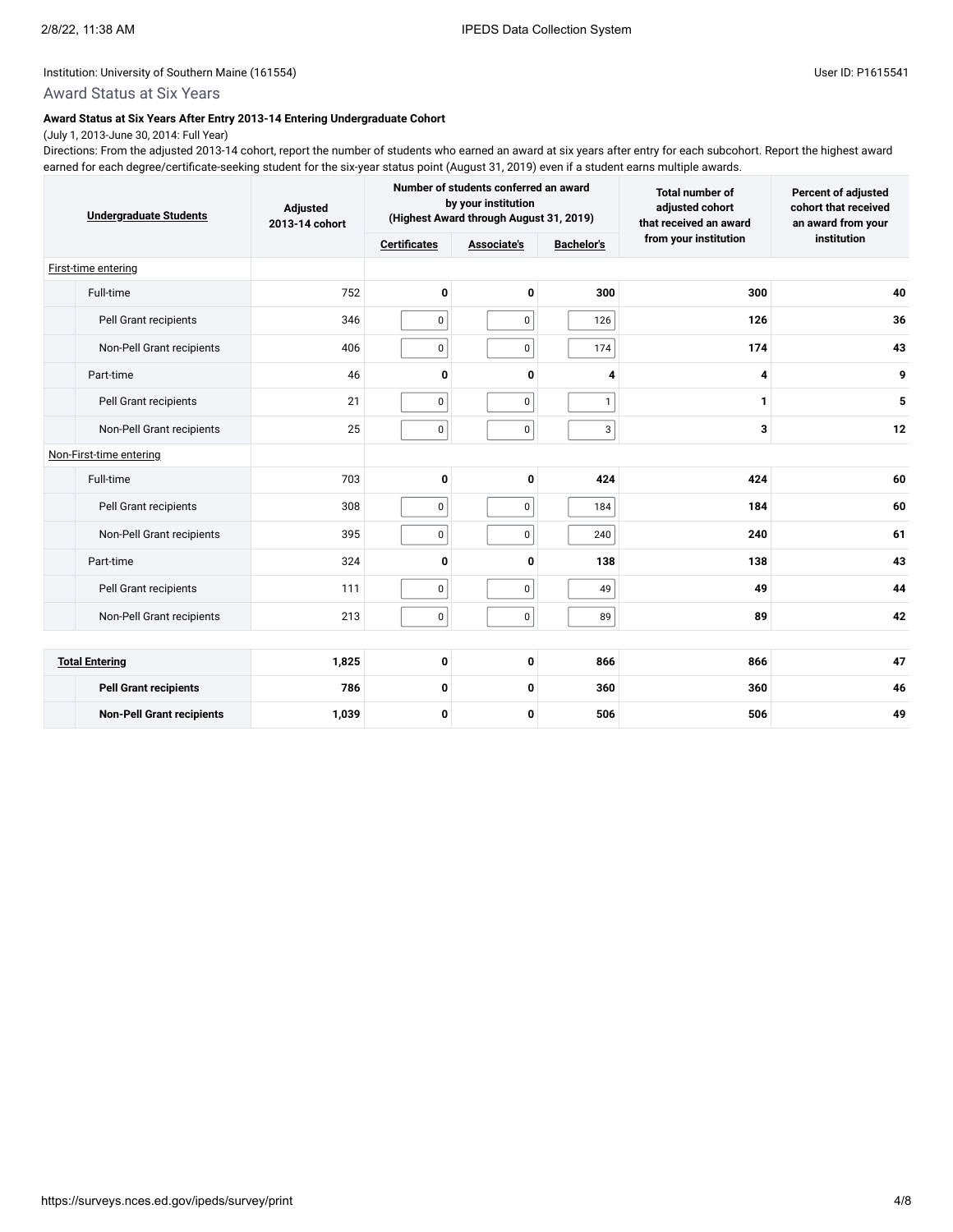### Award and Enrollment Status at Eight Years

#### **Award and Enrollment Status at Eight Years After Entry: 2013-14 Entering Undergraduate Cohort**

(July 1, 2013-June 30, 2014: Full Year)

- From the adjusted 2013-14 cohort, report the number of students who earned an award at eight years after entry for each subcohort.
- Report the highest award earned for each degree/certificate-seeking student for the eight-year status point (August 31, 2021) even if a student earns multiple awards.
- For students who did not receive an award from your institution, first report the number of students who are still enrolled at your institution, and then report the number of students who had enrolled at another institution over the eight-year period.

| Undergraduate Students    |                               |                                                                                                         | Award Status at Eight Years After Entry |            |                                                                                          |                                                                                |                                                                                                                  | Enrollment Status at Eight Years After Entry          |                                                                                    |                                                                                                |                                                                                      |                                                                                                                                                                  |
|---------------------------|-------------------------------|---------------------------------------------------------------------------------------------------------|-----------------------------------------|------------|------------------------------------------------------------------------------------------|--------------------------------------------------------------------------------|------------------------------------------------------------------------------------------------------------------|-------------------------------------------------------|------------------------------------------------------------------------------------|------------------------------------------------------------------------------------------------|--------------------------------------------------------------------------------------|------------------------------------------------------------------------------------------------------------------------------------------------------------------|
|                           |                               | Number of students conferred an<br>award by your institution<br>(From Entry through August 31,<br>2021) |                                         | Total      | Percent of                                                                               | <b>Prior Year</b><br>Total                                                     | Number of students who did not receive an<br>award from your institution<br>(From entry through August 31, 2021) |                                                       |                                                                                    |                                                                                                | Percent of<br>adjusted cohort                                                        |                                                                                                                                                                  |
|                           | Adjusted<br>2013-14<br>cohort |                                                                                                         | Certificates Associate's Bachelor's     |            | number of<br>adjusted<br>cohort that<br>received an<br>award from<br>your<br>institution | adjusted<br>cohort<br>that<br>received<br>an award<br>from your<br>institution | number of<br>adjusted<br>cohort that<br>received an<br>award from<br>your<br>institution                         | Number<br>still<br>enrolled<br>at your<br>institution | Number<br>who<br>enrolled<br>at another<br>after<br>leaving<br>your<br>institution | Number of<br>students<br>whose<br>institution subsequent<br>enrollment<br>status is<br>unknown | Total<br>number<br>who did<br>not<br>receive<br>an award<br>from your<br>institution | that did not receive<br>an award, but are<br>still enrolled at<br>your institution or<br>enrolled at another<br>institution after<br>leaving<br>your institution |
| First-time entering       |                               |                                                                                                         |                                         |            |                                                                                          |                                                                                |                                                                                                                  |                                                       |                                                                                    |                                                                                                |                                                                                      |                                                                                                                                                                  |
| Full-time                 | 752                           | $\mathbf 0$                                                                                             | $\mathbf 0$                             | 317        | 317                                                                                      | 42                                                                             | 365                                                                                                              | 9                                                     | 272                                                                                | 154                                                                                            | 435                                                                                  | 37                                                                                                                                                               |
| Pell Grant recipients     | 346                           | $\pmb{0}$                                                                                               | $\pmb{0}$                               | 134        | 134                                                                                      | 39                                                                             | 149                                                                                                              | 5                                                     | 126                                                                                | 81                                                                                             | 212                                                                                  | 38                                                                                                                                                               |
| Non-Pell Grant recipients | 406                           | $\pmb{0}$                                                                                               | $\pmb{0}$                               | 183        | 183                                                                                      | 45                                                                             | 216                                                                                                              | 4                                                     | 146                                                                                | 73                                                                                             | 223                                                                                  | 37                                                                                                                                                               |
| Part-time                 | 46                            | 0                                                                                                       | $\mathbf 0$                             | 7          | $\overline{7}$                                                                           | 15                                                                             | 9                                                                                                                | $\mathbf 0$                                           | 14                                                                                 | 25                                                                                             | 39                                                                                   | 30                                                                                                                                                               |
| Pell Grant recipients     | 21                            | $\pmb{0}$                                                                                               | $\pmb{0}$                               | $\sqrt{2}$ | $\overline{c}$                                                                           | 10                                                                             | 5                                                                                                                | $\pmb{0}$                                             | $\overline{7}$                                                                     | 12                                                                                             | 19                                                                                   | 33                                                                                                                                                               |
| Non-Pell Grant recipients | 25                            | $\pmb{0}$                                                                                               | $\pmb{0}$                               | 5          | 5                                                                                        | 20                                                                             | $\overline{4}$                                                                                                   | $\pmb{0}$                                             | $\overline{7}$                                                                     | 13                                                                                             | 20                                                                                   | 28                                                                                                                                                               |
| Non-First-time entering   |                               |                                                                                                         |                                         |            |                                                                                          |                                                                                |                                                                                                                  |                                                       |                                                                                    |                                                                                                |                                                                                      |                                                                                                                                                                  |
| Full-time                 | 703                           | $\pmb{0}$                                                                                               | $\pmb{0}$                               | 435        | 435                                                                                      | 62                                                                             | 554                                                                                                              | 10                                                    | 151                                                                                | 107                                                                                            | 268                                                                                  | 23                                                                                                                                                               |
| Pell Grant recipients     | 308                           | $\pmb{0}$                                                                                               | $\mathbf 0$                             | 191        | 191                                                                                      | 62                                                                             | 227                                                                                                              | 3                                                     | 60                                                                                 | 54                                                                                             | 117                                                                                  | 20                                                                                                                                                               |
| Non-Pell Grant recipients | 395                           | $\pmb{0}$                                                                                               | 0                                       | 244        | 244                                                                                      | 62                                                                             | 327                                                                                                              | $\overline{7}$                                        | 91                                                                                 | 53                                                                                             | 151                                                                                  | 25                                                                                                                                                               |
| Part-time                 | 324                           | $\mathbf 0$                                                                                             | $\pmb{0}$                               | 150        | 150                                                                                      | 46                                                                             | 149                                                                                                              | $\overline{4}$                                        | 80                                                                                 | 90                                                                                             | 174                                                                                  | 26                                                                                                                                                               |
| Pell Grant recipients     | 111                           | $\pmb{0}$                                                                                               | $\mathbf 0$                             | 52         | 52                                                                                       | 47                                                                             | 63                                                                                                               | $\sqrt{2}$                                            | 29                                                                                 | 28                                                                                             | 59                                                                                   | 28                                                                                                                                                               |
| Non-Pell Grant recipients | 213                           | $\mathbf 0$                                                                                             | $\mathbf 0$                             | 98         | 98                                                                                       | 46                                                                             | 86                                                                                                               | $\overline{2}$                                        | 51                                                                                 | 62                                                                                             | 115                                                                                  | 25                                                                                                                                                               |
|                           |                               |                                                                                                         |                                         |            |                                                                                          |                                                                                |                                                                                                                  |                                                       |                                                                                    |                                                                                                |                                                                                      |                                                                                                                                                                  |
| <b>Total Entering</b>     | 1,825                         | 0                                                                                                       | 0                                       | 909        | 909                                                                                      | 50                                                                             | 1,077                                                                                                            | 23                                                    | 517                                                                                | 376                                                                                            | 916                                                                                  | 30                                                                                                                                                               |
| Pell Grant recipients     | 786                           | 0                                                                                                       | 0                                       | 379        | 379                                                                                      | 48                                                                             | 444                                                                                                              | 10                                                    | 222                                                                                | 175                                                                                            | 407                                                                                  | 30                                                                                                                                                               |
| Non-Pell Grant recipients | 1,039                         | $\mathbf 0$                                                                                             | 0                                       | 530        | 530                                                                                      | 51                                                                             | 633                                                                                                              | 13                                                    | 295                                                                                | 201                                                                                            | 509                                                                                  | 30                                                                                                                                                               |

You may use the box below to provide additional context for the data you have reported above. Context notes will be posted on the College Navigator website. Therefore, you should write all context notes using proper grammar (e.g., complete sentences with punctuation) and common language that can be easily understood by students and parents (e.g., spell out acronyms).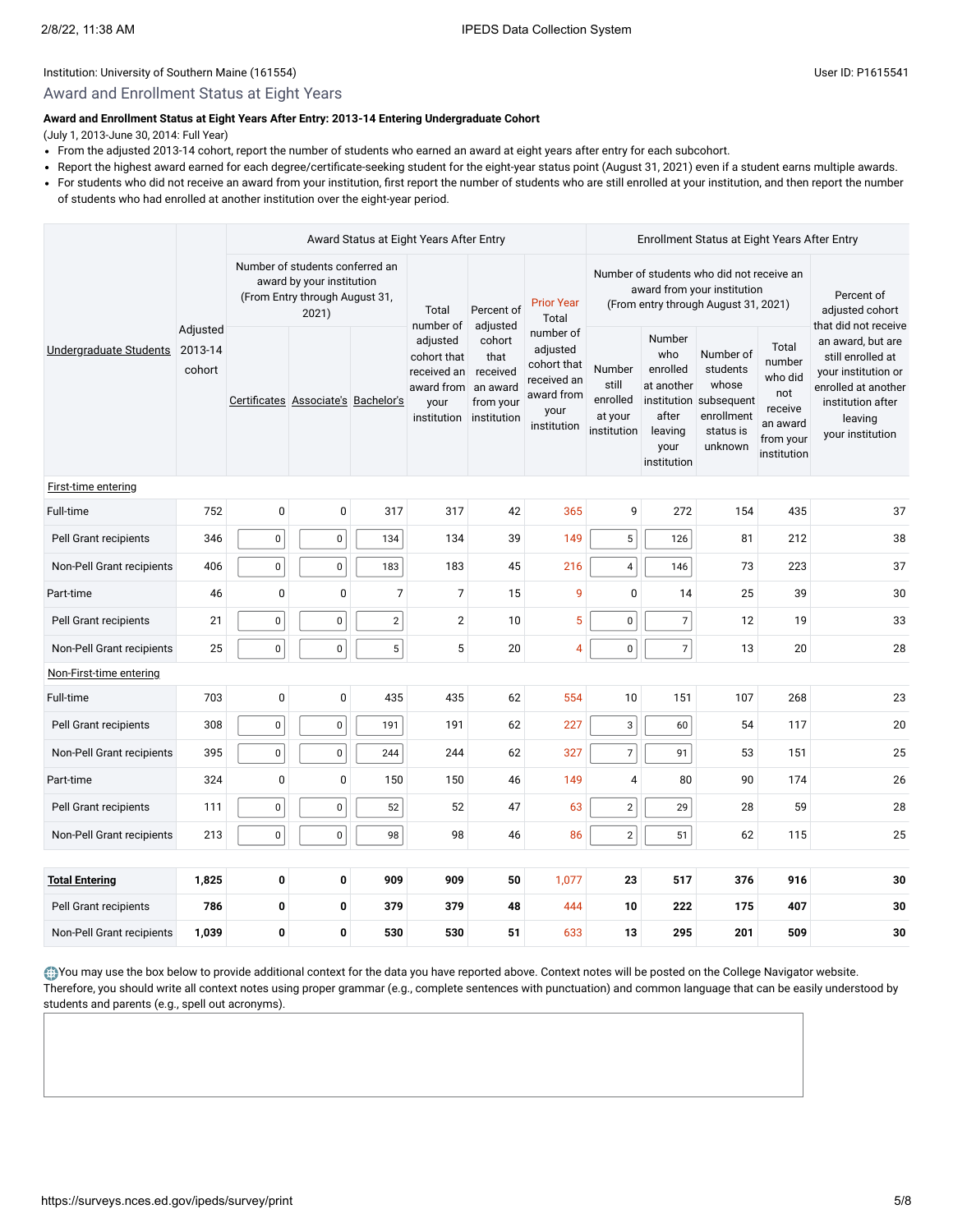### Prepared by

Reporting Reminders:

- The name of the preparer is being collected so that we can follow up with the appropriate person in the event that there are questions concerning the data.
- The Keyholder will be copied on all email correspondence to other preparers.
- The time it took to prepare this component is being collected so that we can continue to improve our estimate of the reporting burden associated with IPEDS.
- Please include in your estimate the time it took for you to review instructions, query and search data sources, complete and review the component, and submit the data through the Data Collection System.
- Thank you for your assistance.

| This survey component was prepared by: |                             |  |                          |  |                   |  |  |  |  |
|----------------------------------------|-----------------------------|--|--------------------------|--|-------------------|--|--|--|--|
| $\odot$                                | Keyholder                   |  | <b>SFA Contact</b>       |  | <b>HR Contact</b> |  |  |  |  |
|                                        | <b>Finance Contact</b>      |  | Academic Library Contact |  | Other             |  |  |  |  |
|                                        | Name: Patricia K Davis      |  |                          |  |                   |  |  |  |  |
|                                        | Email:   patdavis@maine.edu |  |                          |  |                   |  |  |  |  |

How many staff from your institution only were involved in the data collection and reporting process of this survey component?

1.00 Number of Staff (including yourself)

How many hours did you and others from your institution only spend on each of the steps below when responding to this survey component? Exclude the hours spent collecting data for state and other reporting purposes.

| Staff member  | <b>Collecting Data Needed</b> | Revising Data to Match<br><b>IPEDS Requirements</b> | <b>Entering Data</b> | Revising and Locking Data |
|---------------|-------------------------------|-----------------------------------------------------|----------------------|---------------------------|
| Your office   | 5.00                          | 5.00                                                | 1.00                 | hours                     |
|               | hours                         | hours                                               | hours                | .00 <sub>1</sub>          |
| Other offices | 0.00                          | 0.00                                                | 0.00                 | 0.00                      |
|               | hours                         | hours                                               | hours                | hours                     |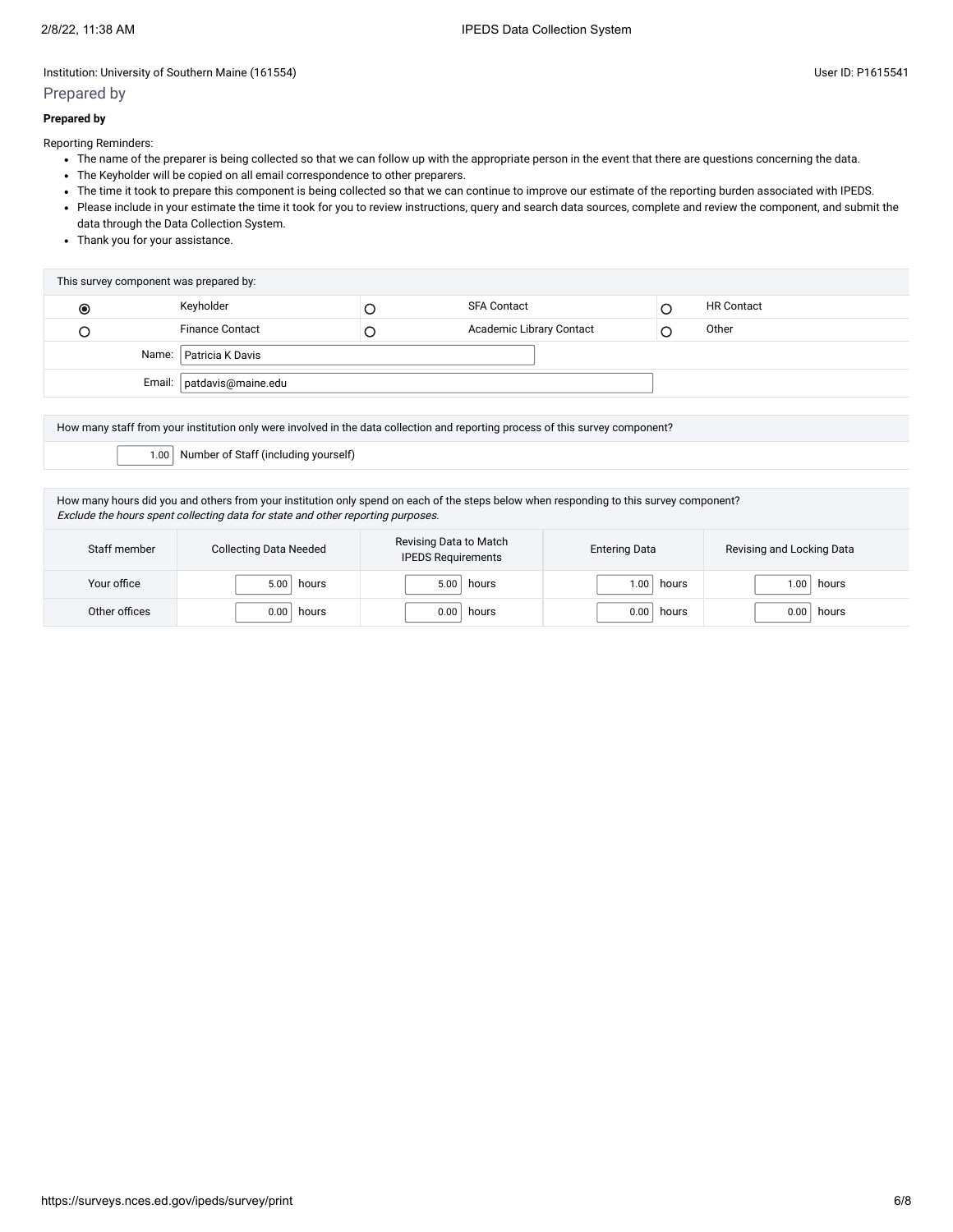### **Outcome Measures Component Summary**

IPEDS collects important information regarding your institution. All data reported in IPEDS survey components become available in the IPEDS Data Center and appear as aggregated data in various Department of Education reports. Additionally, some of the reported data appears specifically for your institution through the College Navigator website and is included in your institution's Data Feedback Report (DFR). The purpose of this summary is to provide you an opportunity to view some of the data that, when accepted through the IPEDS quality control process, will appear on the College Navigator website and/or your DFR. College Navigator is updated approximately three months after the data collection period closes and Data Feedback Reports will be available through the Data [Center](https://nces.ed.gov/ipeds/use-the-data) and sent to your institution's CEO in November 2021.

Please review your data for accuracy. If you have questions about the data displayed below after reviewing the data reported on the survey screens, please contact the IPEDS Help Desk at: 1-877-225-2568 or [ipedshelp@rti.org.](mailto:ipedshelp@rti.org)

| Cohort                    | 4-year<br><b>Award Rate</b> | 6-year<br><b>Award Rate</b> | 8-year<br>Award Rate | Still enrolled<br>at your institution<br>after 8 years | Did not receive an award<br>and subsequently<br>enrolled at another<br>institution |  |  |  |  |  |
|---------------------------|-----------------------------|-----------------------------|----------------------|--------------------------------------------------------|------------------------------------------------------------------------------------|--|--|--|--|--|
| First-time entering       |                             |                             |                      |                                                        |                                                                                    |  |  |  |  |  |
| Full-time                 | 20%                         | 40%                         | 42%                  | 1%                                                     | 36%                                                                                |  |  |  |  |  |
| Pell Grant recipients     | 15%                         | 36%                         | 39%                  | 1%                                                     | 36%                                                                                |  |  |  |  |  |
| Non-Pell Grant recipients | 24%                         | 43%                         | 45%                  | 1%                                                     | 36%                                                                                |  |  |  |  |  |
| Part-time                 | 2%                          | 9%                          | 15%                  | 0%                                                     | 30%                                                                                |  |  |  |  |  |
| Pell Grant recipients     | 0%                          | 5%                          | 10%                  | 0%                                                     | 33%                                                                                |  |  |  |  |  |
| Non-Pell Grant recipients | 4%                          | 12%                         | 20%                  | 0%                                                     | 28%                                                                                |  |  |  |  |  |
| Non-First-time entering   |                             |                             |                      |                                                        |                                                                                    |  |  |  |  |  |
| Full-time                 | 52%                         | 60%                         | 62%                  | 1%                                                     | 21%                                                                                |  |  |  |  |  |
| Pell Grant recipients     | 53%                         | 60%                         | 62%                  | 1%                                                     | 19%                                                                                |  |  |  |  |  |
| Non-Pell Grant recipients | 51%                         | 61%                         | 62%                  | 2%                                                     | 23%                                                                                |  |  |  |  |  |
| Part-time                 | 31%                         | 43%                         | 46%                  | 1%                                                     | 25%                                                                                |  |  |  |  |  |
| Pell Grant recipients     | 32%                         | 44%                         | 47%                  | 2%                                                     | 26%                                                                                |  |  |  |  |  |
| Non-Pell Grant recipients | 31%                         | 42%                         | 46%                  | 1%                                                     | 24%                                                                                |  |  |  |  |  |
|                           |                             |                             |                      |                                                        |                                                                                    |  |  |  |  |  |
| <b>Total Entering</b>     | 34%                         | 47%                         | 50%                  | 1%                                                     | 28%                                                                                |  |  |  |  |  |
| Pell Grant recipients     | 32%                         | 46%                         | 48%                  | 1%                                                     | 28%                                                                                |  |  |  |  |  |
| Non-Pell Grant recipients | 36%                         | 49%                         | 51%                  | 1%                                                     | 28%                                                                                |  |  |  |  |  |